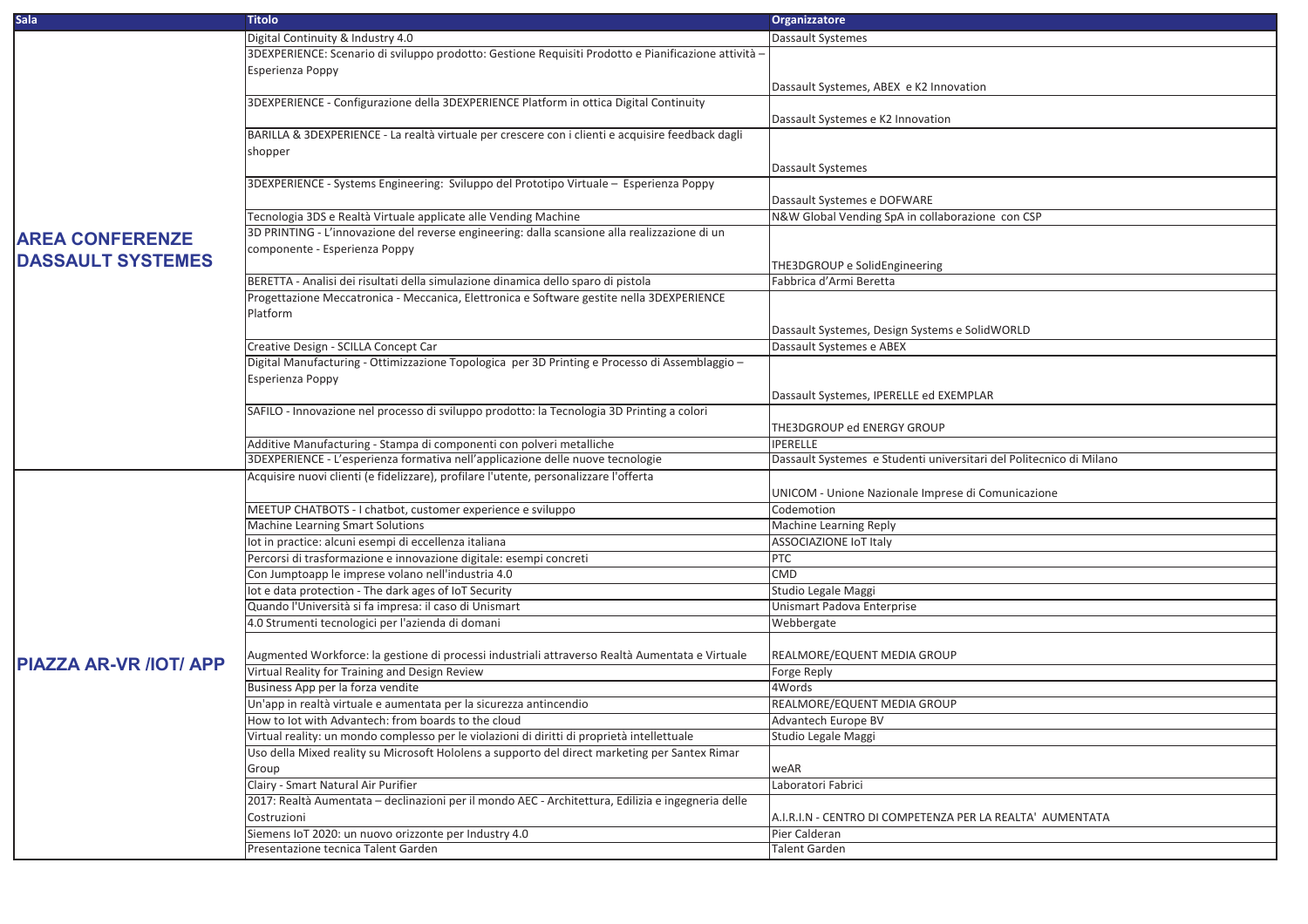| <b>Sala</b>                 | <b>Titolo</b>                                                                                        | Organizzatore                                |
|-----------------------------|------------------------------------------------------------------------------------------------------|----------------------------------------------|
|                             | 3D & COMPOSITI - Benvenuto e introduzione alla tematica del convegno                                 | Politecnico di Milano                        |
|                             | L'utilizzo dei materiali ceramici                                                                    | <b>WASP</b>                                  |
|                             | 3D & COMPOSITI - 3D e polimeri al servizio del restauro                                              | Olympus                                      |
|                             |                                                                                                      |                                              |
|                             | 3D E COMPOSITI - Le tecnologie additive di Stratasys a supporto della produzione dei compositi       | <b>STRATASYS</b>                             |
|                             | Gli scarti agricoli come filler nei materiali compositi                                              | Kanèsis by MICA                              |
|                             | COMPOSITI 1: LE FIBRE - Presentazione e introduzione                                                 | Crivelli Visconti                            |
|                             | COMPOSITI 1: LE FIBRE - Le fibre di carbonio                                                         | Crivelli Visconti                            |
|                             | Attrezzature per produzione parti in fibra di carbonio                                               | <b>Energy Group</b>                          |
|                             | COMPOSITI 1: LE FIBRE - Realizzazione di velivoli a pilotaggio remoto di lunga autonomia in fibra di |                                              |
|                             | carbonio                                                                                             | PoliTo Dpt Ing. Meccanica e Aerospaziale     |
| <b>PIAZZA MATERIALI</b>     | Casseri in fibra di carbonio                                                                         | Carmon @Carbon                               |
|                             | Una nuova famiglia di materiali compositi per produzioni veloci                                      | e-FEM                                        |
| <b>COMPOSITI</b>            | COMPOSITI 1: LE FIBRE - Conclusioni Q&A e chiusura                                                   |                                              |
|                             | COMPOSITI 2: LE APPLICAZIONI - Introduzione e presentazione                                          |                                              |
|                             | COMPOSITI 2: LE APPLICAZIONI - Una biella in carbonio (Automotive)                                   | Tepco                                        |
|                             | IDRAkronos, il veicolo che consuma meno al mondo! (Automotive)                                       | Politecnico di Torino                        |
|                             | COMPOSITI 2: LE APPLICAZIONI - Tecnologie antisismiche con i materiali compositi (Edilizia)          | Olympus                                      |
|                             | Nuovi scenari di impiego dei compositi nel settore nautico                                           | Politecnico di Milano Dipartimento di Design |
|                             | COMPOSITI 2: LE APPLICAZIONI - Prospettive nell'uso delle fibre in ambito nautico                    | Studio Ferrari Yacht Design                  |
|                             | COMPOSITI 2: LE APPLICAZIONI - Saluti e chiusura del Convegno                                        |                                              |
|                             | COMPOSITI 3: Presentazione e introduzione                                                            |                                              |
|                             | COMPOSITI 3 - Walking tools                                                                          | Woodskin                                     |
|                             | COMPOSITI 3 - Poliuretano, materiale e tecnologia al servizio di designer e progettisti              | e-FEM                                        |
|                             | COMPOSITI 3: Conclusioni Q&A e chiusura                                                              |                                              |
|                             | PROGETTAZIONE INDUSTRIALE / DESIGN. Tutorial: Realizzare forme morbide e arrotondate per il          |                                              |
|                             | design                                                                                               | CorsiRhino                                   |
|                             | PROGETTAZIONE INDUSTRIALE / DESIGN. Caso studio: la scansione e restituzione nel settore della       |                                              |
|                             | meccanica                                                                                            | Gianpaolo Savio                              |
|                             | PROGETTAZIONE INDUSTRIALE / DESIGN. Ottimizzazione topologia per il design, la nuova frontiera       |                                              |
|                             | del generative design                                                                                | CorsiRhino                                   |
|                             | PROGETTAZIONE INDUSTRIALE / DESIGN - Caso studio: Il food design con la stampa3D: un esempio         |                                              |
|                             | concreto in pasticceria                                                                              | <b>DWS</b>                                   |
|                             | PROGETTAZIONE INDUSTRIALE / DESIGN. Tutorial: Rhinoceros per la progettazione di parti realizzate    |                                              |
|                             | in stampa 3D                                                                                         | CorsiRhino                                   |
|                             |                                                                                                      |                                              |
| <b>PIAZZA PROGETTAZIONE</b> | GIOIELLERIA. Tutorial: Preparazione dei file per la stampa3D, I' importanza di una buona mesh        | CorsiRhino                                   |
| <b>PER LA STAMPA 3D</b>     | GIOIELLERIA - Caso studio: Scultura digitale e gioielleria                                           | Roberta Fontana                              |
|                             | GIOIELLERIA - Presentazione: L'esperienza artigiana si coniuga con le nuove tecnologie.              | Ronnie Raimondi                              |
|                             | GIOIELLERIA - Presentazione: Il processo di digitalizzazione con scansione tridimensionale.          | V-GER                                        |
|                             | GIOIERLLERIA - Caso studio: Accessori moda e occhialeria, la rivoluzione 3D                          | <b>DWS</b>                                   |
|                             |                                                                                                      |                                              |
|                             | GIOIELLERIA. Caso studio - Gioielleria e microelettronica: Isolating earphone, un prova sul campo    | CorsiRhino                                   |
|                             | DENTALE. Messa in macchina, riparazione e corretta costruzione dei supporti per la migliore          |                                              |
|                             | stampa.                                                                                              | Bruno Barbareschi                            |
|                             | DENTALE - Presentazione: DFAB, la stampante 3D per la produzione di protesi dentali dello stesso     |                                              |
|                             | colore del dente del paziente                                                                        | <b>DWS</b>                                   |
|                             | Caso Studio: Uso della stampa3D in resina per la realizzazione di protesi temporanee                 | Bilcotech, FormLabs                          |
|                             | DENTALE - Tutorial: Rhinoceros per la progettazione di parti realizzate in stampa3D                  | CorsiRhino                                   |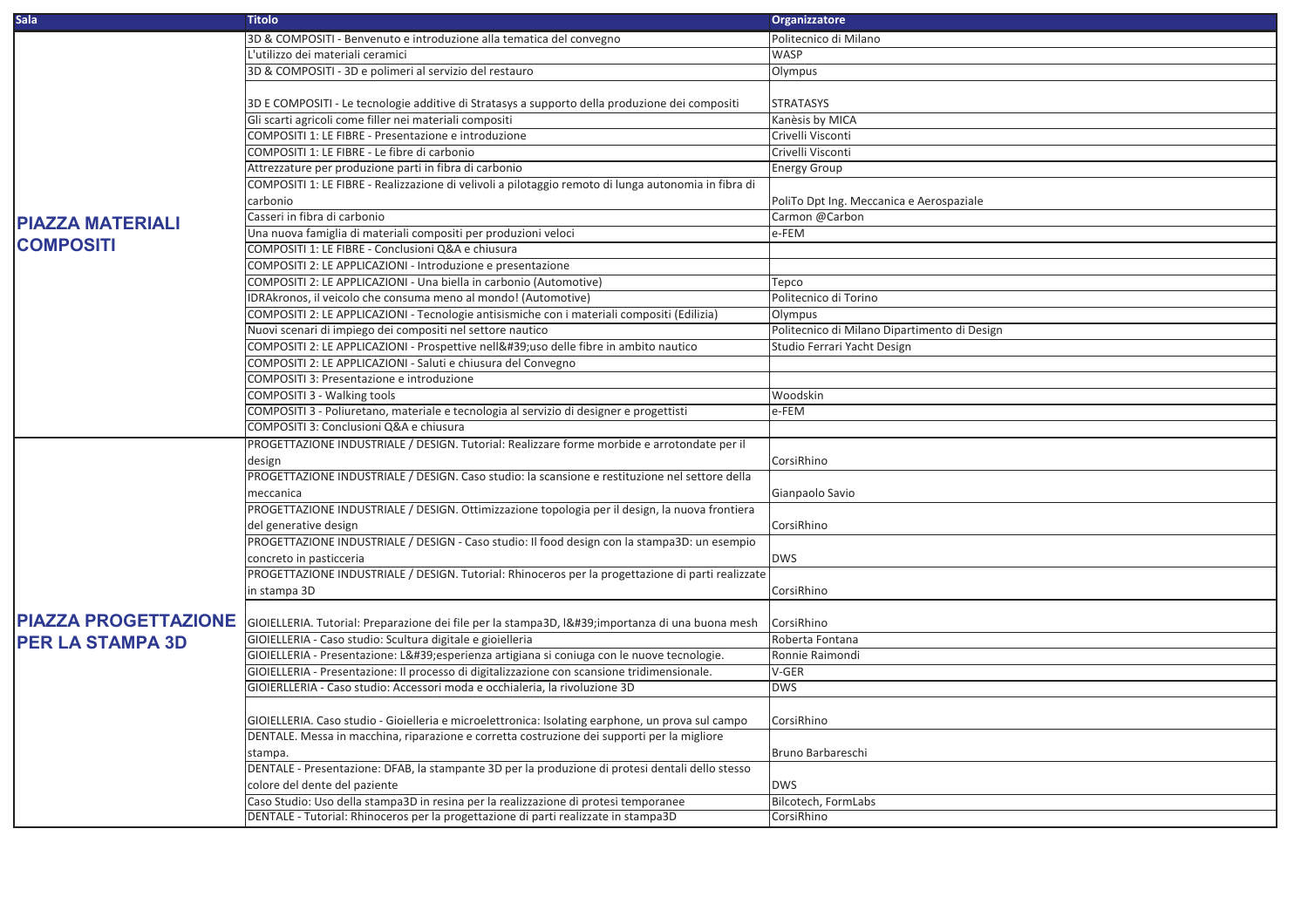| <b>Sala</b>                 | <b>Titolo</b>                                                                                    | Organizzatore                                                                                    |
|-----------------------------|--------------------------------------------------------------------------------------------------|--------------------------------------------------------------------------------------------------|
|                             | Progetti di ricerca del centro protesi INAIL: stato dell'arte e prospettive future               | <b>INAIL CENTRO PROTESI</b>                                                                      |
|                             |                                                                                                  | +Lab del Politecnico di Milano e le associazioni di pazienti con malattie reumatologiche APMAR e |
|                             | Noi non ci fermiamo                                                                              | <b>ANMAR ANMAR</b>                                                                               |
|                             | Meeting XMake - Illustrazione del programma e obiettivi del meeting                              | <b>AITASIT</b>                                                                                   |
|                             | Meeting XMake - Stato dell'arte del 3D printing in diagnostica                                   | <b>AITASIT</b>                                                                                   |
|                             | Meeting XMake - Stampo 3D personalizzato per diagnosi avanzata di cancro alla prostata:          |                                                                                                  |
|                             | ricostruzione e coregistrazione tra referto istologico e MRI                                     | <b>AITASIT</b>                                                                                   |
|                             | Meeting XMake - Il laboratorio di manifattura digitale: esperienze di teamworking                | <b>AITASIT</b>                                                                                   |
|                             | Meeting XMake - HTA in Bioprinting                                                               | <b>AITASIT</b>                                                                                   |
|                             | Meeting XMake - Tavola rotonda: il 3DLab e le cure personalizzate                                | <b>AITASIT</b>                                                                                   |
|                             | Meeting XMake - 3D: a dose reasonably achievable                                                 | <b>AITASIT</b>                                                                                   |
|                             | Meeting XMake - FFF vs SLA: gestire il laboratorio                                               | <b>AITASIT</b>                                                                                   |
|                             | Meeting XMake - La neuronavigazione integrata: nuovo concetto di Neuronavigazione nei tumori     |                                                                                                  |
| <b>AREA TECNOLOGIE</b>      | cerebrali con l'utilizzo dei Biomodelli                                                          | Villiam Dallolio                                                                                 |
|                             | Meeting XMake - Modelli diagnostici da stampa 3D: aspetti regolatori della progettazione, della  |                                                                                                  |
|                             | costruzione e dell'utilizzo                                                                      | <b>AITASIT</b>                                                                                   |
| <b>IMEDICALI INNOVATIVE</b> | Meeting XMake - Diagnostica per immagini e beni culturali                                        | <b>AITASIT</b>                                                                                   |
|                             | Meeting XMake - La finitura delle repliche: materiali e metodi                                   | <b>AITASIT</b>                                                                                   |
|                             | Meeting XMake - Stampanti FFF professionali - Technology Assessment ed esempi pratici            | <b>AITASIT</b>                                                                                   |
|                             | Meeting XMake - Chiusura lavori                                                                  |                                                                                                  |
|                             | Meeting XMake - Ottimizzazione dei protocolli di ricostruzione e segmentazione dell'aorta in TC  | <b>AITASIT</b>                                                                                   |
|                             | Meeting XMake - Applicazioni del 3D printing in chirurgia maxillofacciale                        | <b>AITASIT</b>                                                                                   |
|                             | Meeting XMake - Indicazioni e criteri per la stampa 3D di fratture articolari complesse          | <b>AITASIT</b>                                                                                   |
|                             | Meeting XMake - Presentazione di IDBN                                                            | <b>AITASIT</b>                                                                                   |
|                             | Meeting XMake - Aspetti legali della stampa 3D: stato dell'arte                                  | <b>AITASIT</b>                                                                                   |
|                             |                                                                                                  |                                                                                                  |
|                             | Meeting XMake - Software per la segmentazione open source: rassegna e criteri di classificazione | <b>AITASIT</b>                                                                                   |
|                             | Meeting XMake - Polimeri ad alte prestazioni: applicazioni pratiche                              | <b>AITASIT</b>                                                                                   |
|                             | Meeting XMake - 3D printing: il laboratorio e la didattica                                       | <b>AITASIT</b>                                                                                   |
|                             | Meeting XMake - Laboratorio didattico: simulazione e pratica                                     | <b>AITASIT</b>                                                                                   |
|                             | Lo stato dell'arte nell'utilizzo dei droni                                                       | Alpha Robotix                                                                                    |
|                             | Implicazioni legali relative ai droni                                                            | Studio Legale Maggi                                                                              |
| <b>PIAZZA DRONI</b>         | Aerofotogrammetria for dummies                                                                   | Graphid3A                                                                                        |
|                             | L'Europa dei Droni con le nuove regole                                                           | Sapr Italia                                                                                      |
|                             | I droni: il futuro della logistica                                                               | Università di Pisa, Dipartimento di Ingegneria dell'Informazione                                 |
|                             | Aerofotogrammetria Case Histories                                                                | Graphid3A                                                                                        |
|                             | Sciami di Droni per Applicazioni in Agricoltura                                                  | Istituto di Scienze e Tecnologie della Cognizione del CNR                                        |
|                             | Droni al lavoro                                                                                  | Gabrio Ghezzi                                                                                    |
|                             | Piloti apr ieri oggi e domani                                                                    | <b>AEREOCLUB DI VARESE</b>                                                                       |
|                             | Aerofotogrammetria aria / mare - Case Histories                                                  | Graphid3A                                                                                        |